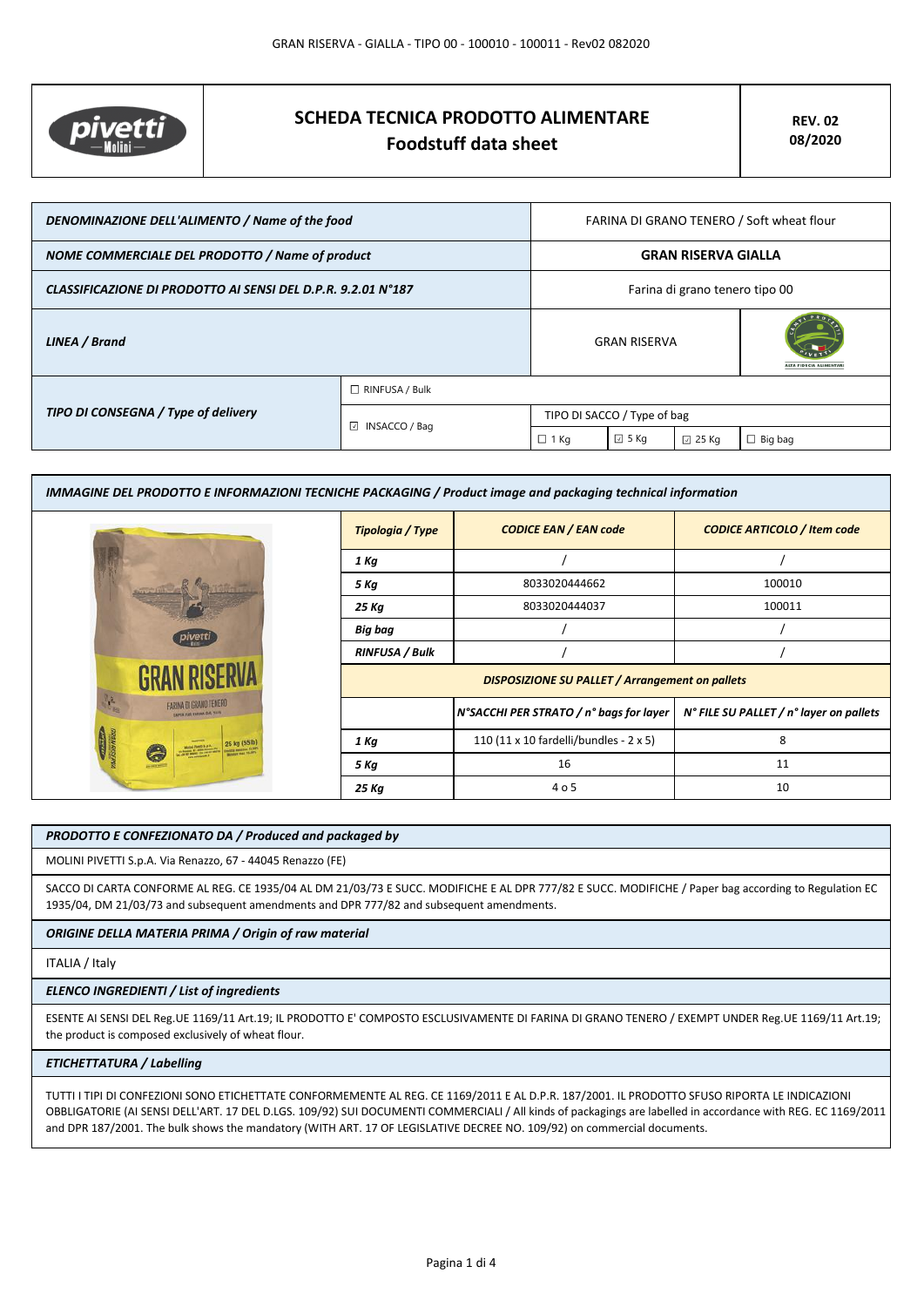| CARATTERISTICHE CHIMICO - FISICHE E REOLOGICHE / Chemical - physical and rheological characteristics                             |                                                           |                                                                                     |                                      |  |
|----------------------------------------------------------------------------------------------------------------------------------|-----------------------------------------------------------|-------------------------------------------------------------------------------------|--------------------------------------|--|
| <b>PARAMETRI / Parameters</b>                                                                                                    | <b>UNITA' DI</b><br><b>MISURA</b> /<br>Unit of<br>measure | <b>VALORE MIN /</b><br><b>Minimum value</b>                                         | <b>VALORE MAX / Maximum</b><br>value |  |
| UMIDITA' (Reg. CEE n° 1470/68) / Humidity                                                                                        | %                                                         |                                                                                     | 15,5                                 |  |
| PROTEINE (Metodo Kjeldhal N x 5,70) Protein (Kjeldhal method N x 5,70)                                                           | % $s/s$                                                   | 12                                                                                  |                                      |  |
| MINERALI / Minerals                                                                                                              | % $s/s$                                                   |                                                                                     | 0,55                                 |  |
| INDICE DI CADUTA HAGBERG / Falling Number (Perten method)                                                                        | Sec                                                       | 270                                                                                 |                                      |  |
| GLUTINE / Gluten                                                                                                                 | % $s/s$                                                   | 11                                                                                  |                                      |  |
| ALVEOGRAMMA (METODO CHOPIN) / Alveograph (Chopin Method)                                                                         |                                                           |                                                                                     |                                      |  |
| W (103 erg)                                                                                                                      | Joule                                                     | 270                                                                                 | 290                                  |  |
| P/L                                                                                                                              |                                                           | 0,50<br>0,7                                                                         |                                      |  |
| FARINOGRAMMA (METODO BRABENDER) / Farinograph (Brabender Method)                                                                 |                                                           |                                                                                     |                                      |  |
| ASSORBIMENTO ACQUA / Absorption water                                                                                            | $\%$                                                      | 54                                                                                  |                                      |  |
| TEMPO DI ASSORBIMENTO / Water absorption time                                                                                    | Min                                                       | 1,5                                                                                 |                                      |  |
| STABILITA' / Stability                                                                                                           | Min                                                       | 8                                                                                   |                                      |  |
| PROPRIETA' ORGANOLETTICHE / Organoleptic properties                                                                              |                                                           |                                                                                     |                                      |  |
| COLORE / Colour                                                                                                                  |                                                           | BIANCO TIPICO / Typical white                                                       |                                      |  |
| ODORE / Aroma & Flavor                                                                                                           |                                                           | GRADEVOLE E NATURALE / Pleasant and natural                                         |                                      |  |
| ASPETTO / Appearance                                                                                                             |                                                           | POLVERE SOFFICE / Fluffy powder                                                     |                                      |  |
| PERCEZIONE AL TATTO / Perception to the touch                                                                                    |                                                           | SCORREVOLE, OMOGENEA E PRIVA DI GRUMI / Sliding,<br>homogenous, lump-free           |                                      |  |
| <b>CONTAMINANTI / Contaminants</b>                                                                                               |                                                           |                                                                                     |                                      |  |
| <b>PARAMETRI / Parameters</b>                                                                                                    | <b>UNITA' DI</b><br><b>MISURA</b> /<br>Unit of<br>measure | <b>VALORE MASSIMO CONSENTITO PER LEGGE /</b><br><b>Maximum value allowed by law</b> |                                      |  |
| CHIMICO - FISICI / Chemical - physical                                                                                           |                                                           |                                                                                     |                                      |  |
| RESIDUI PESTICIDI (ORGANOFOSFORATI, CLORURATI, PIRETROIDI) / Residual pesticides<br>(organophosphates, chlorinated, Pyrethroids) | $\mu$ g / Kg                                              | ENTRO I LIMITI DI LEGGE / legal limits                                              |                                      |  |
| AFLATOSSINE B1 / Aflatoxin B1                                                                                                    | $\mu$ g / Kg                                              | < 2,0                                                                               |                                      |  |
| AFLATOSSINE (B1, B2, G1, G2) / Aflatoxin B1-B2-G1-G2                                                                             | µg / Kg                                                   | < 4,0                                                                               |                                      |  |
| OCRATOSSINA A / Ochratoxin A                                                                                                     | $\mu$ g / Kg                                              | < 3,0                                                                               |                                      |  |
| ZEARALENONE / Zearalenone                                                                                                        | $\mu$ g / Kg                                              | < 75                                                                                |                                      |  |
| DEOSSIVALENOLO (DON) / Vomitoxin (DON)                                                                                           | µg / Kg                                                   | < 750                                                                               |                                      |  |
| PIOMBO                                                                                                                           | mg / Kg                                                   | < 0,20                                                                              |                                      |  |
| CADMIO                                                                                                                           | mg / Kg                                                   | < 0,10                                                                              |                                      |  |
| MICROBIOLOGICI / Microbiological                                                                                                 |                                                           |                                                                                     |                                      |  |
| CONTA BATTERICA TOTALE (CBT) / Total Plate Count                                                                                 | U.F.C. $/g$                                               | < 100000                                                                            |                                      |  |
| COLIFORMI TOTALI / Total coliforms                                                                                               | U.F.C. $/g$                                               | < 500                                                                               |                                      |  |
| LIEVITI / Yeasts                                                                                                                 | U.F.C. $/g$                                               | < 1500                                                                              |                                      |  |
| MUFFE/Molds                                                                                                                      | U.F.C. $/g$                                               | < 1500                                                                              |                                      |  |
| ESCHERICHIA COLI / Escherichia coli                                                                                              | U.F.C. / g                                                | < 10                                                                                |                                      |  |
| SALMONELLA / Salmonella                                                                                                          | U.F.C. $/g$                                               | ASSENTE / Absent                                                                    |                                      |  |
| FRAMMENTI DI INSETTO (METODO AOAC) / Filth Test                                                                                  |                                                           |                                                                                     |                                      |  |
| FRAMMENTI DI INSETTO / Fragments of insect                                                                                       | $n^{\circ}$ / 50 g                                        | < 50                                                                                |                                      |  |
| PELI DI RODITORE / Rodent hairs                                                                                                  | $n^{\circ}$ / 50 g                                        | ASSENTE / Absent                                                                    |                                      |  |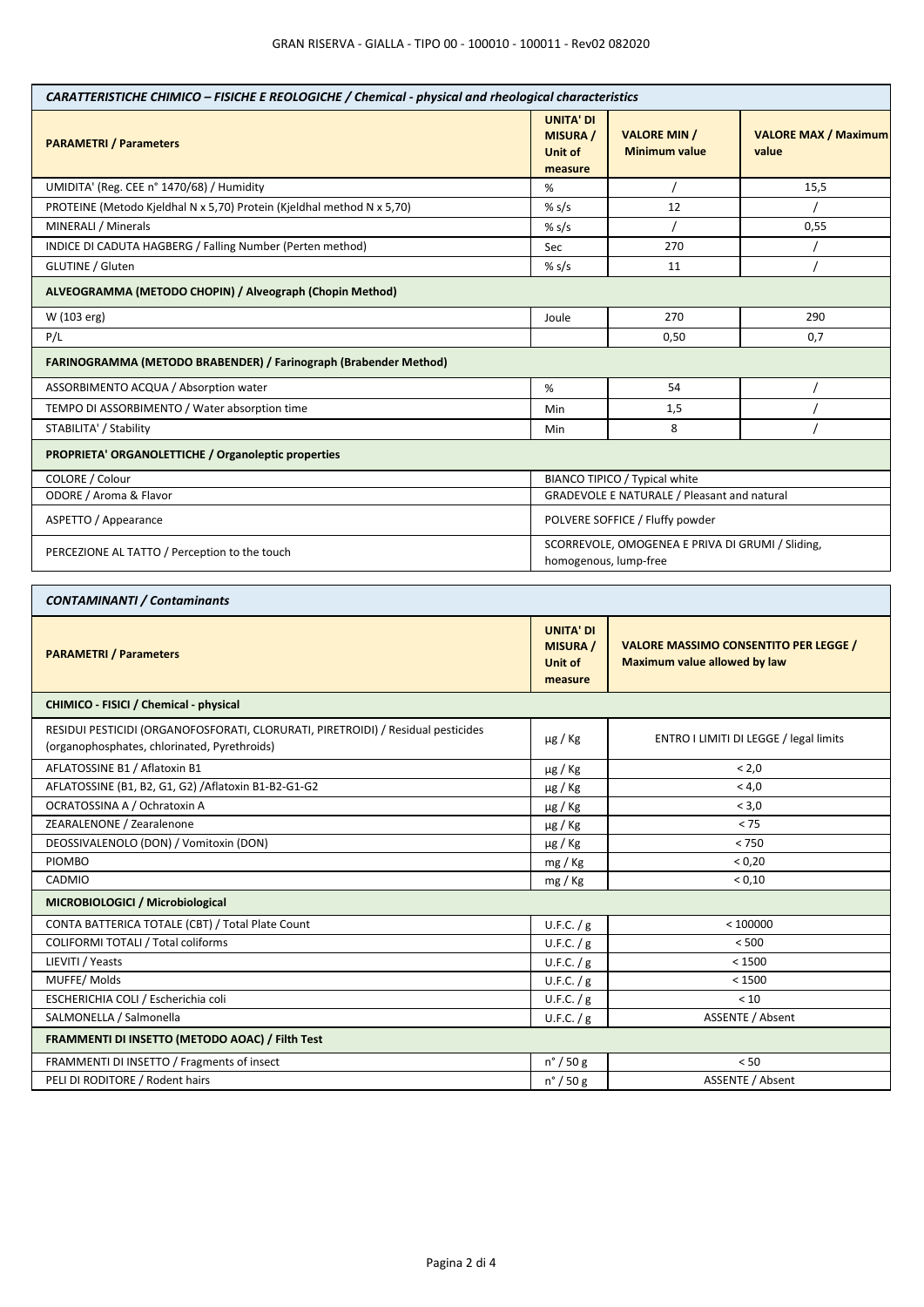| VALORI NUTRIZIONALI MEDI PER 100 g DI PRODOTTO / Mean Nutritional value for 100 g product |                                                     |                                         |  |
|-------------------------------------------------------------------------------------------|-----------------------------------------------------|-----------------------------------------|--|
| <b>PARAMETRI / Parameters</b>                                                             | <b>UNITA' DI MISURA /</b><br><b>Unit of measure</b> | <b>VALORE MEDIO / Mean value</b>        |  |
| <b>ENERGIA / Energy</b>                                                                   | kJ - Kcal                                           | 1475<br>348<br>$\overline{\phantom{a}}$ |  |
| GRASSI / Fat                                                                              | g                                                   | 1,0                                     |  |
| DI CUI ACIDI GRASSI SATURI / Of which saturates                                           | g                                                   | 0,1                                     |  |
| CARBOIDRATI / Carbohydrates                                                               | g                                                   | 71                                      |  |
| DI CUI ZUCCHERI / Of which sugars                                                         | g                                                   | 1,4                                     |  |
| FIBRE / Fibre                                                                             | g                                                   | 1,6                                     |  |
| PROTEINE / Protein                                                                        | g                                                   | 12                                      |  |
| SALE / Salt                                                                               | g                                                   | $\Omega$                                |  |

| SOSTANZE O PRODOTTI CHE PROVOCANO ALLERGIE O INTOLLERANZE / Substances or products causing allergies or intolerances                                                                                                                                                                                                                                                                                                                                                                                                                                                                                                                                                                                                               |                                                                |                                                                                                                                                               |  |
|------------------------------------------------------------------------------------------------------------------------------------------------------------------------------------------------------------------------------------------------------------------------------------------------------------------------------------------------------------------------------------------------------------------------------------------------------------------------------------------------------------------------------------------------------------------------------------------------------------------------------------------------------------------------------------------------------------------------------------|----------------------------------------------------------------|---------------------------------------------------------------------------------------------------------------------------------------------------------------|--|
| SOSTANZE O PRODOTTI CHE PROVOCANO ALLERGIE O INTOLLERANZE - Reg. UE 1169/11 Art.<br>21 e Allegato II / Substances or products causing allergies or intolerances - Reg. UE 1169/11<br>Art. 21 e Annex II                                                                                                                                                                                                                                                                                                                                                                                                                                                                                                                            | <b>PRESENTE NEL</b><br><b>PRODOTTO / Inside the</b><br>product | <b>PRESENZA EVENTUALE E NON</b><br><b>INTENZIONALE (CONTAMINAZIONE</b><br><b>CROCIATA) / Possible and</b><br>unintentional presence (cross-<br>contamination) |  |
| Cereali contenenti glutine: grano (farro e grano khorasan), segale, orzo, avena o i loro ceppi ibridati e prodotti derivati /<br>Cereal containing gluten, namely: wheat (such as spelt and khorasan wheat), rye, barely, oats or their hybridised strains,<br>and products thereof                                                                                                                                                                                                                                                                                                                                                                                                                                                | SI (grano) / yes (wheat)                                       | NO / no                                                                                                                                                       |  |
| Crostacei e prodotti a base di crostacei / Crustaceans and products thereof                                                                                                                                                                                                                                                                                                                                                                                                                                                                                                                                                                                                                                                        | NO / no                                                        | NO / no                                                                                                                                                       |  |
| Uova e prodotti a base di uova / Eggs and products thereof                                                                                                                                                                                                                                                                                                                                                                                                                                                                                                                                                                                                                                                                         | NO / no                                                        | NO/no                                                                                                                                                         |  |
| Pesce e prodotti a base di pesce / Fish and products thereof                                                                                                                                                                                                                                                                                                                                                                                                                                                                                                                                                                                                                                                                       | NO / no                                                        | NO / no                                                                                                                                                       |  |
| Arachidi e prodotti a base di arachidi / Peanuts and products thereof                                                                                                                                                                                                                                                                                                                                                                                                                                                                                                                                                                                                                                                              | NO / no                                                        | NO / no                                                                                                                                                       |  |
| Soia e prodotti a base di soia / Soybeans and products thereof                                                                                                                                                                                                                                                                                                                                                                                                                                                                                                                                                                                                                                                                     | NO / no                                                        | SI (soia) / yes (soy)                                                                                                                                         |  |
| Latte e prodotti a base di latte (incluso il lattosio) / Milk and products thereof                                                                                                                                                                                                                                                                                                                                                                                                                                                                                                                                                                                                                                                 | NO / no                                                        | NO / no                                                                                                                                                       |  |
| Frutta a guscio, vale a dire: mandorle (Amygdalus communis L.), nocciole (Corylus avellana), noci (Juglans regia), noci di<br>acagiù (Anacardium occidentale), noci di pecan [Carya illinoinensis (Wangenh.) K. Koch], noci del Brasile (Bertholletia<br>excelsa), pistacchi (Pistacia vera), noci macadamia o noci del Queensland (Macadamia ternifolia), e i loro prodotti / Nuts,<br>namely: almonds (Amygdalus communis L.), hazelnuts (Corylus avellana), walnuts (Juglans regia), cashews (Anacardium<br>occidentale), pecan nuts (Carya illinoinensis (Wangenh.) K. Koch), Brazil nuts (Bertholletia excelsa), pistachio nuts<br>(Pistacia vera), macadamia or Queensland nuts (Macadamia ternifolia), and products thereof | NO/no                                                          | NO/no                                                                                                                                                         |  |
| Sedano e prodotti a base di sedano / Celery and products thereof                                                                                                                                                                                                                                                                                                                                                                                                                                                                                                                                                                                                                                                                   | NO / no                                                        | NO / no                                                                                                                                                       |  |
| Senape e prodotti a base di senape / Mustard and products thereof                                                                                                                                                                                                                                                                                                                                                                                                                                                                                                                                                                                                                                                                  | NO / no                                                        | NO / no                                                                                                                                                       |  |
| Semi di sesamo e prodotti a base di semi di sesamo / Sesame Seeds and products thereof                                                                                                                                                                                                                                                                                                                                                                                                                                                                                                                                                                                                                                             | NO / no                                                        | NO / no                                                                                                                                                       |  |
| Frutta a guscio: mandorle, nocciole, noci comuni ecc e prodotti derivati / Tree Nuts                                                                                                                                                                                                                                                                                                                                                                                                                                                                                                                                                                                                                                               | NO / no                                                        | NO / no                                                                                                                                                       |  |
| Anidride solforosa e solfiti in concentrazioni superiori a 10 mg/Kg o 10 mg/litro in termini di SO2 / Sulphur dioxide and<br>sulphites at concentrations of more than 10 mg/Kg or 10 mg/litre in terms of the total SO2                                                                                                                                                                                                                                                                                                                                                                                                                                                                                                            | NO / no                                                        | NO / no                                                                                                                                                       |  |
| Lupini e prodotti a base di lupini / Lupin and products thereof                                                                                                                                                                                                                                                                                                                                                                                                                                                                                                                                                                                                                                                                    | NO / no                                                        | NO / no                                                                                                                                                       |  |
| Molluschi e prodotti a base di molluschi / Molluscs and products thereof                                                                                                                                                                                                                                                                                                                                                                                                                                                                                                                                                                                                                                                           | NO / no                                                        | NO/no                                                                                                                                                         |  |

| <b>DURATA DEL PRODOTTO / Shelf Life</b>                                                                                                              |                                                                                |  |
|------------------------------------------------------------------------------------------------------------------------------------------------------|--------------------------------------------------------------------------------|--|
| <b>PRODOTTO / Product</b>                                                                                                                            |                                                                                |  |
| IN SACCO DA 25 Kg / For bag of 25 Kg                                                                                                                 | 270 GIORNI DALLA DATA DI CONFEZIONAMENTO / 270 days from the date of packaging |  |
| IN SACCO DA 1 E 5 Kg / For bag of 1 and 5 Kg                                                                                                         | 365 GIORNI DALLA DATA DI CONFEZIONAMENTO / 365 days from the date of packaging |  |
| <b>RINFUSA / Bulk</b>                                                                                                                                | 180 GIORNI DALLA DATA DI MACINAZIONE / 180 days from the date of milling       |  |
| <b>MODALITA' DI CONSERVAZIONE / Storage conditions</b>                                                                                               |                                                                                |  |
| DA CONSERVARE IN LUOGO FRESCO ED ASCIUTTO (temp. 18-25 C° umidità ≤ 60%) /<br>Store in a cool and dry place (temp. $18-25$ C° humidity $\leq 60\%$ ) |                                                                                |  |